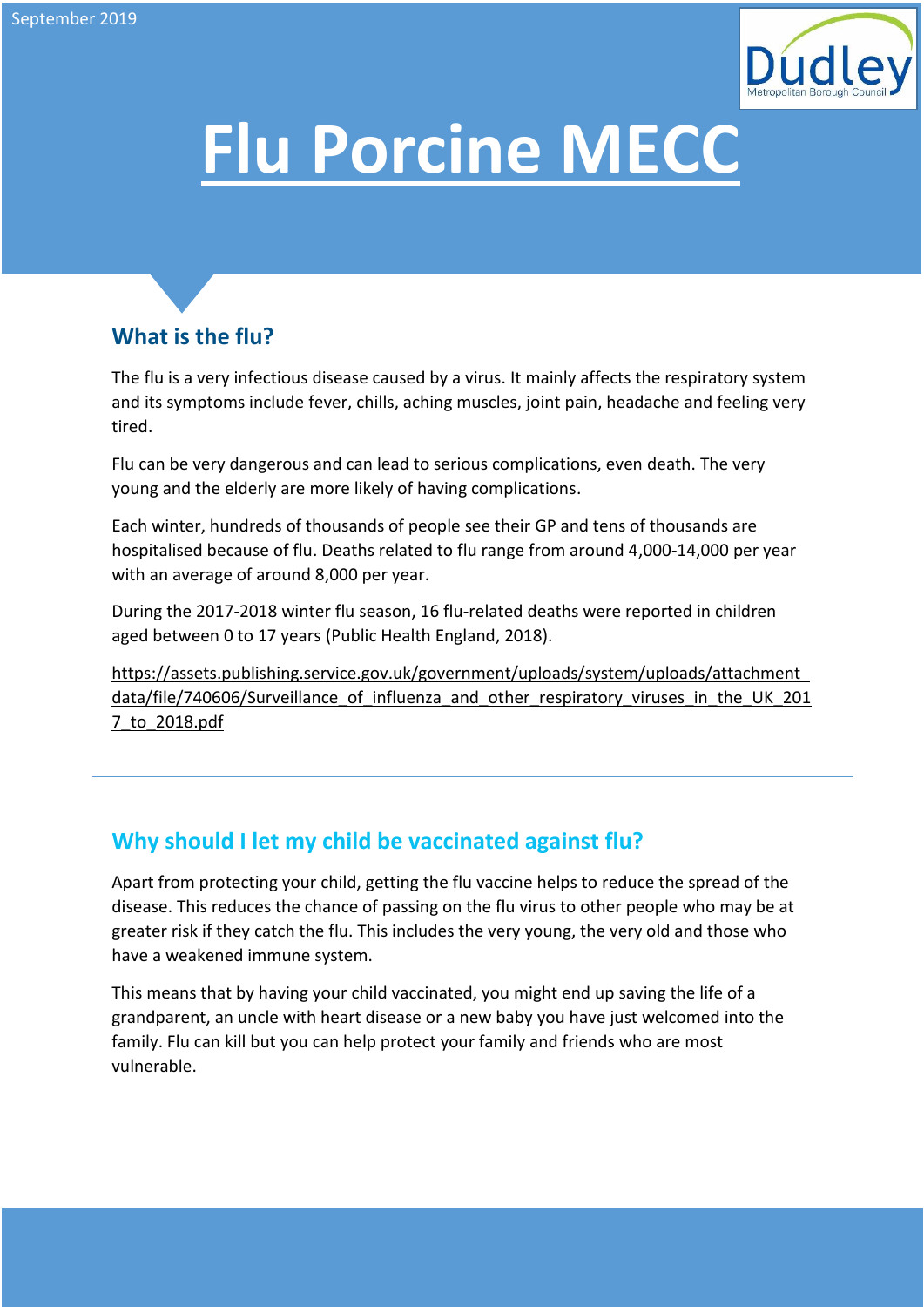#### **How is the vaccine given?**

The flu vaccine is given as a single spray squirted up each nostril. It is needle-free, quick and painless.

It can safely be given at the same time as all other routine childhood vaccines. The vaccine contains live forms of flu virus which have been weakened. These stimulate the immune system but do not cause disease in healthy people.

#### **Is there gelatine in the vaccine?**

Yes, gelatine is in the vaccine. Gelatine is a substance derived from the collagen of animals. Porcine gelatine comes from collagen in pigs. All forms of gelatine in medicines are manufactured under strict hygiene and safety regulations.

#### **Why is gelatine used in flu vaccines?**

To stabilise vaccines so that they remain safe and effective during storage. However, the gelatine is so highly purified and broken down, tests have shown that the final product does not contain porcine DNA. [\(http://vk.ovg.ox.ac.uk/vaccine-ingredients\)](http://vk.ovg.ox.ac.uk/vaccine-ingredients)

## **What do religious leaders and the World Health Organisation (WHO) say about gelatine being in the vaccine?**

- In 2001, the WHO reported the results of a meeting of religious scholars from across the Islamic world, who looked at products forbidden under Sharia. They recommended that medicines containing gelatine were permissible under Sharia, for observant Muslims, due to transformation of the product. <http://www.immunize.org/talking-about-vaccines/porcine.pdf>
- The European Council of Fatwa and Research ruled that if the amount of porcine sources is insignificant in the vaccine, then it is too small to make any difference (2003). [\(https://www.who.int/immunization\\_standards/vaccine\\_quality/englishtranslation.pdf](https://www.who.int/immunization_standards/vaccine_quality/englishtranslation.pdf)
- The Islamic Organisation for Medical Sciences (IOMS) in 1995, used istihala to declare medicines containing porcine gelatine to be Islamically permissible however their decree does express that this permission was not an ideal scenario.